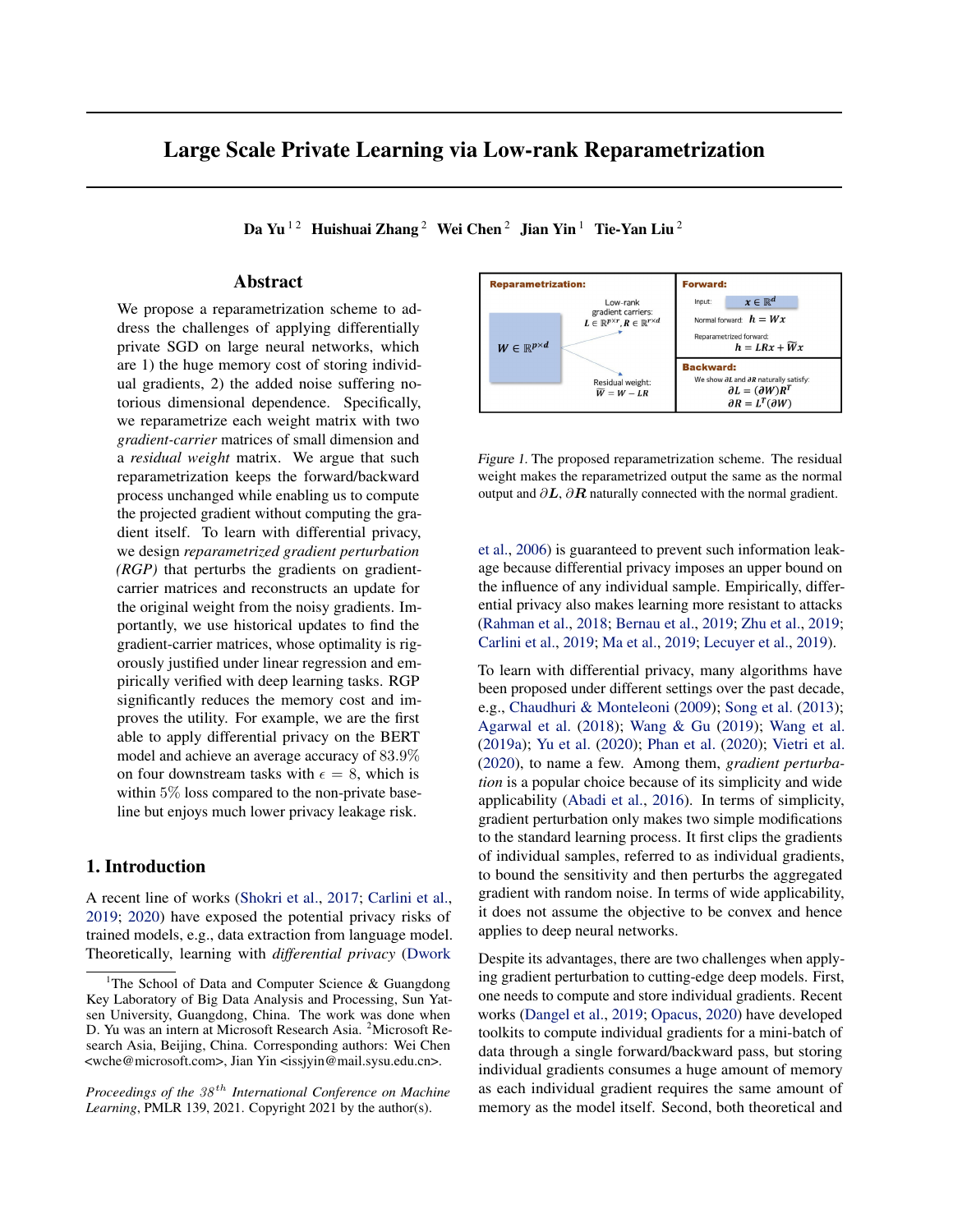<span id="page-1-0"></span>empirical utilities of gradient perturbation suffer from bad dependence on the model size [\(Bassily et al.,](#page-8-0) [2014;](#page-8-0) [Papernot](#page-9-0) [et al.,](#page-9-0) [2020;](#page-9-0) [Tramèr & Boneh,](#page-10-0) [2021\)](#page-10-0) because the intensity of the added noise scales proportionally with the model size.

To tackle these challenges, we reparameterize each weight matrix  $W$  of a deep neural network with a pair of low-rank *gradient carriers*  $\{L, R\}$  and a *residual weight*  $\hat{W}$ , as illustrated in Figure [1.](#page-0-0) With this reparametrization, the forward signal and the backward signal propagate the same as before. We show that the gradients on  $L$  and  $R$  are naturally connected with the gradient on  $W$ . Especially if the gradient carriers consist of orthonormal vectors, we can construct a projection of the gradient of  $W$  from the gradients of  $L$ and  $R$  that are of low dimension. In other words, we can compute the projection of the gradient without computing the gradient itself. This property could save a huge amount of memory in DP-SGD where a large batch of individual gradients are computed and stored. We note that this could be also useful in other problems involving statistics of individual gradients, e.g. computing the gradient variance [\(Zhao](#page-10-0) [& Zhang,](#page-10-0) [2015;](#page-10-0) [Balles et al.,](#page-8-0) [2016;](#page-8-0) [Mahsereci & Hennig,](#page-9-0) [2017;](#page-9-0) [Balles & Hennig,](#page-8-0) [2018\)](#page-8-0), which is out of our scope.

Based on the above framework, we propose *reparametrized gradient perturbation (RGP)* for differentially private learning. Specifically, after the backward process, RGP clips and perturbs the gradients of  $L$  and  $R$ , which gives a certain level of privacy guarantee. Then RGP uses the noisy gradients to construct an update for the original weight. We note that because the gradient-carrier matrices are of much smaller dimension than the original weight matrix, the total intensity of the added noises is significantly smaller, which helps us break the notorious dimensional dependence of the utility of differentially private learning.

The key of the reparameterization scheme is how well the gradient projection approximates the original gradient. We argue that the approximation is good if 1) the original gradient of  $W$  itself is indeed low-rank and 2) its principal subspace aligns with  $L$  and  $R$ . The first condition is empirically verified by showing the gradient of each layer is of low stable rank when training deep neural networks, which has also been exploited for gradient compression in distributed optimization [\(Vogels et al.,](#page-10-0) [2019\)](#page-10-0). The second condition is guaranteed if  $L$  and  $R$  consists of the principal singular vectors of the original gradient, which, however, violates the differential privacy. Instead, in RGP, we approximately compute a few of principal vectors of the historical updates that are already published and free to use because of the post-processing property of differential privacy, and use them as gradient carriers. We theoretically prove that the optimality of using the historical update substitution for linear regression and empirically verify its efficacy for deep neural networks.

With RGP, we can easily train large models with differential privacy and achieve good utility on both the vision and language modeling tasks. For example, we use RGP to train the BERT model [\(Devlin et al.,](#page-9-0) [2018\)](#page-9-0) on downstream language understanding tasks. We establish rigorous differential privacy guarantee for such large model with a modest drop in accuracy. With a privacy budget  $\epsilon = 8$ , we achieve an average accuracy 83.9% on downstream tasks, which is within 5% loss compared to the non-private baseline. We also use *membership inference attack* [\(Shokri et al.,](#page-10-0) [2017;](#page-10-0) [Sablayrolles et al.,](#page-10-0) [2019\)](#page-10-0) to evaluate the empirical privacy risks and demonstrate that the models trained with RGP are significantly more robust to membership inference attack than the non-private ones. Overall, our contribution can be summarized as follows.

- 1. We propose reparametrized gradient perturbation (RGP) that reduces the memory cost and improves the utility when applying DP on large models.
- 2. We give a detailed analysis on the property of RGP. We propose using the historical update to find the principal subspace and give theoretical arguments.
- 3. Empirically we are able to efficiently train BERT with differential privacy on downstream tasks, and achieve both good accuracy and privacy protection.

## 1.1. Notations

We introduce some basic notations. Vectors and matrices are denoted with bold lowercase letters, e.g.,  $v$ , and bold capital letters, e.g.,  $M$ , respectively. Sets are denoted with double-struck capital letters, e.g.,  $\mathbb{S}$ . We use  $[n]$  to denote the set of positive numbers  $\{1, ..., n\}$ . Some preliminaries on differential privacy are presented in Appendix A.

## 2. A Reparametrization Scheme

In this section, we introduce a reparametrization scheme for the neural network weight matrices so that computing and storing individual gradients are affordable for large models. Specifically, during each forward/backward process, for a layer with weight matrix  $\mathbf{W} \in \mathbb{R}^{p \times d}$ , we reparametrize it as follows (see Figure [1](#page-0-0) for an illustration),

$$
\mathbf{W} \to \mathbf{LR} + \tilde{\mathbf{W}}. stop\_gradient(), \tag{1}
$$

where  $\mathbf{L} \in \mathbb{R}^{p \times r}$ ,  $\mathbf{R} \in \mathbb{R}^{r \times d}$  are two low-rank gradient carriers with  $r \ll p$  or d,  $\tilde{W} = W - LR$  represents the residual weight and .stop\_gradient() means that we do not collect the gradient on  $W$ . Hence, such reparametrization does not change the forward signal and the backward signal, but only changes the gradient computation. Now we obtain the gradients on  $L$  and  $R$ . We then unveil the connection between the gradient on  $W$  and the gradients on  $L$  and  $R$ .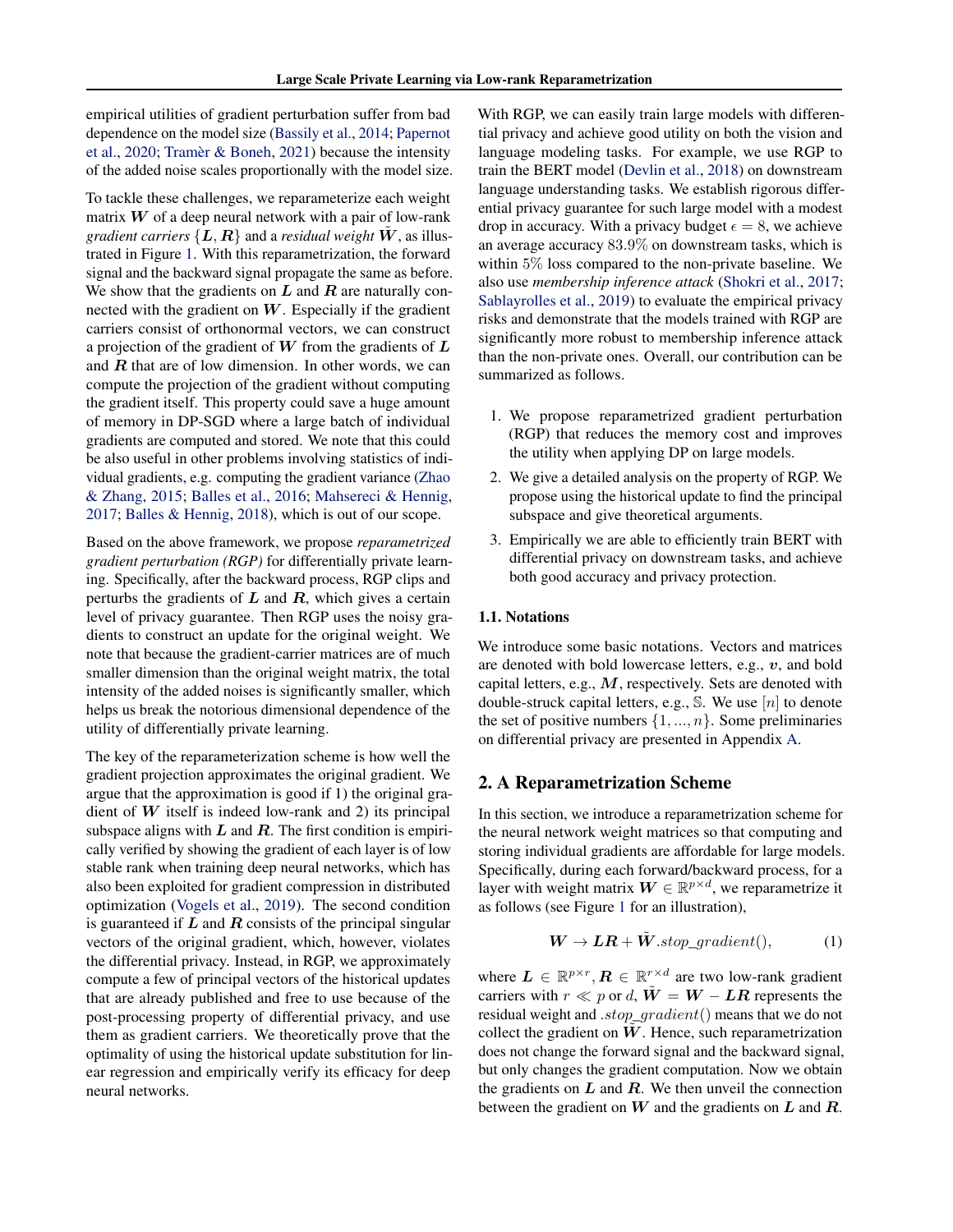<span id="page-2-0"></span>Theorem 2.1. *For a layer with weight matrix* W*, suppose that* ∂W *is the gradient computed by back-propagation with a mini-batch data* D*. Given two matrices* L, R*, we reparametrize* W *as in Eq [\(1\)](#page-1-0) and compute the gradients* ∂L *and* ∂R *by running the forward and backward process with the same mini-batch* D*, then*

$$
\partial \mathbf{L} = (\partial \mathbf{W}) \mathbf{R}^T, \ \ \partial \mathbf{R} = \mathbf{L}^T (\partial \mathbf{W}). \tag{2}
$$

Based on the above understanding, we can construct an update for W by using  $\partial L$  and  $\partial R$ .

Corollary 2.1.1. *If the columns of* L *and the rows of* R *are orthonormal, respectively, and we use*

$$
(\partial \mathbf{L})\mathbf{R} + \mathbf{L}(\partial \mathbf{R}) - \mathbf{L}\mathbf{L}^T(\partial \mathbf{L})\mathbf{R},
$$
 (3)

*as the update for* W*, then the update is equivalent to projecting* ∂W *into the subspace of matrices whose row/column spaces are spanned by* L *and* R*.*

*Proof.* The proofs of Theorem 2.1 and Corollary 2.1.1 are relegated to Appendix B.1. П

We note that if  $L$  and  $R$  consist of orthonormal bases, Corollary 2.1.1 states that we can obtain the projection of  $\partial W$ without explicitly computing and storing  $\partial W$ ! The size of gradient on L or R is much smaller than the size of  $\partial W$  if the gradient carriers are chosen to be low-rank. Therefore, this reparametrization provides a convenient way to compute and store projected gradients of a large matrix. This is extremely beneficial for the scenarios where individual gradients  $\{\partial_i \bm{W}\}_{i=1}^m$  are required, e.g., approximating the variance of gradients and controlling the gradient sensitivity.

It is natural to ask how to choose  $L$  and  $R$  so that the update in Corollary 2.1.1 contains the most information of  $\partial W$ . Ideally, we can first compute the aggregated gradient  $\partial W$  and run *singular value decomposition* (SVD)  $\partial W =$  $U\Sigma V^T$ . Then we can choose the top few columns of U and  $V$  to serve as the gradient carriers. In this case, the update in Corollary 2.1.1 is equivalent to approximating  $\partial W$  with its top-r principal components.

However, in the context of differential privacy, we can not directly decompose  $\partial W$  as it is private. In the sequel, we give a practical reparametrization scheme for differentially private learning, where we use the historical update to find  $L$  and  $R$  and argue the optimality under certain conditions.

One may wonder why not just replace  $W$  with  $L$  and  $R$ instead of doing the reparametrization. We note that the forward and the backward process remain the same as before if doing the reparametrization, and the only change is the gradient computation of  $W$ . In contrast, if using  $L$ and  $R$  to replace the weight  $W$ , this would not only reduce the expressive power but also hurt the optimization

as the width varies dramatically across layers and the forward/backward signals cannot propagate well by common initialization strategies [\(Glorot & Bengio,](#page-9-0) [2010;](#page-9-0) [He et al.,](#page-9-0) [2016\)](#page-9-0).

#### 2.1. Reparametrization for Convolutional Layers

In the above, we have described how to reparametrize a weight matrix, which covers the usual fully-connected layer and the attention layer in language models. In this subsection, we show the reparametrization of convolutional layers. Let  $x \in \mathbb{R}^{d \times w' \times h'}$  be the input feature maps of one sample and  $h \in \mathbb{R}^{p \times w \times h}$  be the output feature maps. We describe how to compute the elements at one spatial position  $h_{:,i,j} \in \mathbb{R}^p$  where  $i \in [0, w]$  and  $j \in [0, h]$ .

Let  $W \in \mathbb{R}^{p \times d \times k \times k}$  be the convolution kernels and  $x^{(i,j)} \in \mathbb{R}^{d \times k \times k}$  be the features that we need to compute  $h_{:,i,j}$ . The output feature  $h_{:,i,j}$  can be computed as  $h_{:,i,j} = \overline{\mathbf{W}} \mathbf{x}^{(i,j)}$ , where  $\overline{\mathbf{W}} \in \mathbb{R}^{p \times d k^2}$  is obtained by flattening the channel and kernel dimensions. Hence, we can use the same way as in Eq  $(1)$  to reparametrize  $W$ :

$$
h_{:,i,j} = LRx^{(i,j)} + (\bar{W} - LR)x^{(i,j)}.
$$
 (4)

Specifically, the operation of  $R$  and  $L$  are implemented by two consequent convolutional layers with kernel sizes  $r \times d \times k \times k$  and  $p \times r \times 1 \times 1$ , respectively, where r is the reparametrization rank. The residual weight is implemented by a convolutional layer of the original kernel size.

# 3. Private Deep Learning with Reparametrized Gradient Perturbation

The above reparametrization strategy can significantly reduce the gradient dimension, which could help us circumvent the difficulties of applying differential privacy on large machine learning models. In this section, we propose a procedure "reparametrized gradient perturbation (RGP)" to train large neural network models with differential privacy. Specifically, Section 3.1 introduces the whole procedure of RGP, Section [3.2](#page-3-0) gives the privacy guarantee of RGP, and Section [3.3](#page-4-0) presents the complexity analysis.

#### 3.1. Reparametrized Gradient Perturbation Algorithm

The pseudocode of RGP is presented in Algorithm [1.](#page-3-0) The RGP proceeds for all the layers and we ignore the layer index for simplicity in the following discussion. At each update, for a layer with weight matrix  $W$ , RGP consists of four steps: 1) generate the gradient-carrier matrices  $L$  and  $R$ , 2) run the reparametrized forward/backward process and obtain the individual gradients  $\{\partial_i \mathbf{L}\}_{i=1}^m$  and  $\{\partial_i \mathbf{R}\}_{i=1}^m$ , 3) clip and perturb the gradients, 4) reconstruct an approximated gradient on the original weight matrix.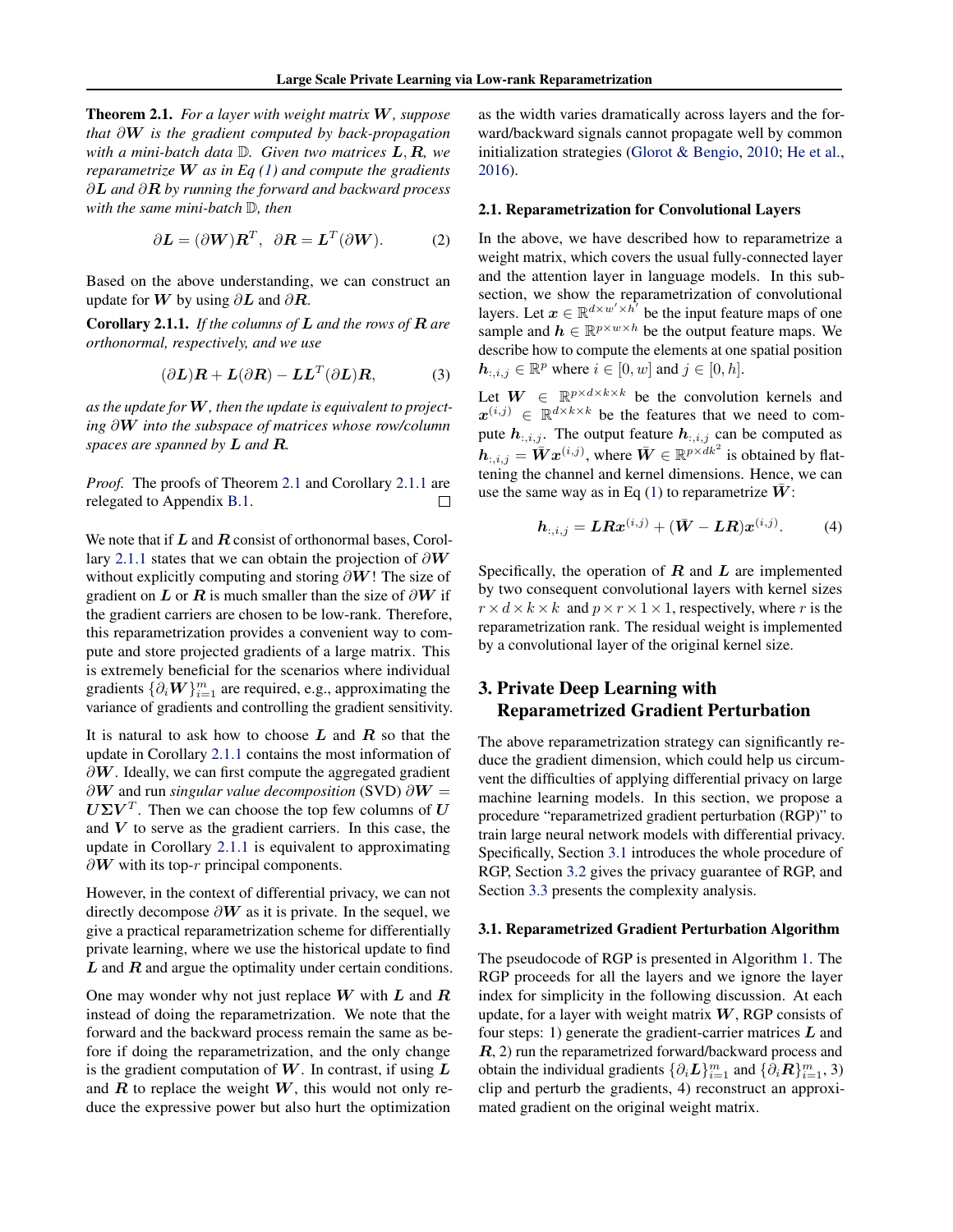# <span id="page-3-0"></span>Algorithm 1 Reparametrized Gradient Perturbation (RGP)

- 1: **Input:** NN with weight matrices  $\{W^{(l)}\}_{l=1}^H$ , steps T, probability q, variance  $\sigma^2$ , clipping threshold C, warmup steps  $T_{\text{warm-up}}$ , Algorithm 2 input  $\{r, K\}$ .
- 2: Randomly initialize the weights and obtain  $\{W_0^{(l)}\}_{l=1}^H$ ; 3: for  $t = 1$  to  $T$  do
- 4: Sample a minibatch  $\{x_i\}_{i \in S_t}$  with probability q;
- 5: For all  $l \in [H]$ , compute historical updates

$$
\Delta_t^{(l)} \leftarrow \boldsymbol{W}_t^{(l)} - \boldsymbol{W}_0^{(l)} \cdot 1_{\{t>T_{\text{warm-up}}\}};
$$

and run Alg. 2 with  $\{\Delta_t^{(l)}, r, K\}$  to get  $\boldsymbol{L}_t^{(l)}, \boldsymbol{R}_t^{(l)};$ 

- 6: //Forward/backward process with reparametrization.
- 7: Run reparametrized forward process with Eq [\(1\)](#page-1-0);
- 8: Run backward process and compute individual gradients  $\{\partial_i \mathbf{L}_t^{(l)}, \partial_i \mathbf{R}_t^{(l)}\}_{l \in [H], i \in S_t};$
- 9: //Bound gradient sensitivity and add noise.
- 10: Clip individual gradients with  $L_2$  norm threshold  $C$ ;
- 11: for  $l = 1$  to H do
- 12: Sum individual gradients and get  $\{\partial L_t^{(l)}, \partial R_t^{(l)}\};$
- 13: Perturbation with Gaussian noise  $z_{L,t}^{(l)}$ ,  $z_{R,t}^{(l)}$  whose elements are independently from  $\mathcal{N}(0, \sigma^2 C^2)$ :

$$
\tilde{\partial} \boldsymbol{L}_t^{(l)} \leftarrow \partial \boldsymbol{L}_t^{(l)} + \boldsymbol{z}_{L,t}^{(l)}, \quad \tilde{\partial} \boldsymbol{R}_t^{(l)} \leftarrow \partial \boldsymbol{R}_t^{(l)} + \boldsymbol{z}_{R,t}^{(l)};
$$

- 14: Use  $\tilde{\partial}L_t^{(l)}, \tilde{\partial}R_t^{(l)}$ , and Eq [\(3\)](#page-2-0) to construct  $\tilde{\partial}W_t^{(l)}$ ;
- 15: Use off-the-shelf optimizer to get  $W_{t+1}^{(l)}$ ;
- 16: end for

17: end for

In the RGP procedure, step 1), which is also the core challenge, is to choose "good" gradient-carrier matrices so that the reconstructed gradient can approximate the original gradient as well as possible. First, this requires for a given rank r, the generated gradient-carrier matrices should align with the principal components of the original gradient well. Moreover, to reconstruct the gradient in step 4), it requires the gradient carriers have orthonormal columns/rows.

For the first requirement, we use historical updates to find the gradient carriers. The historical update is not sensitive because of the post-processing property of differential privacy. In Section [4.2,](#page-4-0) we give both empirical and theoretical arguments to demonstrate that the principal subspace of the current gradient aligns with that of the historical update. In our implementation, we use a warm-up phase in which the decomposition is directly done on the weight. We approximate the principal components via the power method (Algorithm 2) instead of the time-consuming full SVD. For the second requirement, we apply the Gram-Schmidt pro-

| Algorithm 2 Decomposition via Power Method.                                                          |
|------------------------------------------------------------------------------------------------------|
| <b>Input:</b> Historical update $\Delta$ , reparametrization rank r,                                 |
| number of iterations $K$ .                                                                           |
| <b>Output:</b> Gradient carriers $L \in \mathbb{R}^{p \times r}$ , $R \in \mathbb{R}^{r \times d}$ . |
| Initialize $R$ from standard Gaussian distribution.                                                  |
| for $k=1$ to K do                                                                                    |
| $\boldsymbol{L} \leftarrow \Delta \boldsymbol{R}^T$                                                  |
| Orthonormalize the columns of $L$ .                                                                  |
| $R = L^T \Lambda$                                                                                    |
| end for                                                                                              |

cess to orthonormalize L and R.

Return  $L, R$ 

Orthonormalize the rows of R.

Step 2) of RGP is the reparametrization and a round of forward/backward propagations, as presented in Section [2.](#page-1-0)

Step 3) is for differential privacy guarantee. The individual gradients  $\{\partial_i \bm{L}, \partial_i \bm{R}\}_{i=1}^m$  are first clipped by a pre-defined threshold so that the sensitivity is bounded. Then, Gaussian noise is added to the aggregated gradient to establish a differential privacy bound. The energy of added noise is proportional to the dimension, i.e., the rank  $r$  of the carrier matrices. Hence, in order to make the noise energy small, it encourages us to use smaller rank  $r$ . However, smaller rank would increase the approximation error in the step 1). In practice, we trade off these two factors to choose a proper  $r$ .

In step 4), we use the noisy aggregated gradients of gradientcarrier matrices to reconstruct the gradients of original weights, as depicted in Corollary [2.1.1.](#page-2-0) The reconstructed gradients can then be used by any off-the-shelf optimizer.

#### 3.2. Privacy Analysis of RGP

The privacy bound of Algorithm 1 is given by Proposition 3.1. The derivation of Proposition 3.1 is based on the *moments accountant* that is proposed in [Abadi et al.](#page-8-0) [\(2016\)](#page-8-0). Moments accountant has tighter composition bound than the strong composition theorem in [Dwork et al.](#page-9-0) [\(2014a\)](#page-9-0). Moments accountant first tracks the privacy budget spent at each update. Then, it composes the spent budget of all updates and cast the final privacy cost into the classic  $(\epsilon, \delta)$ differential privacy.

Proposition 3.1 [\(Abadi et al.](#page-8-0) [\(2016\)](#page-8-0)). *There exist constants*  $c_1$  and  $c_2$  so that given running steps T, for any  $\epsilon < c_1 q^2 T$ , *Algorithm 1 is* ( $\epsilon$ ,  $\delta$ )-differentially private for any  $\delta > 0$  *if we choose*

$$
\sigma \geq c_2 \frac{q\sqrt{Tlog\left(1/\delta\right)}}{\epsilon}.
$$

*Proof.* The proof outline is relegated to Appendix B.2.  $\Box$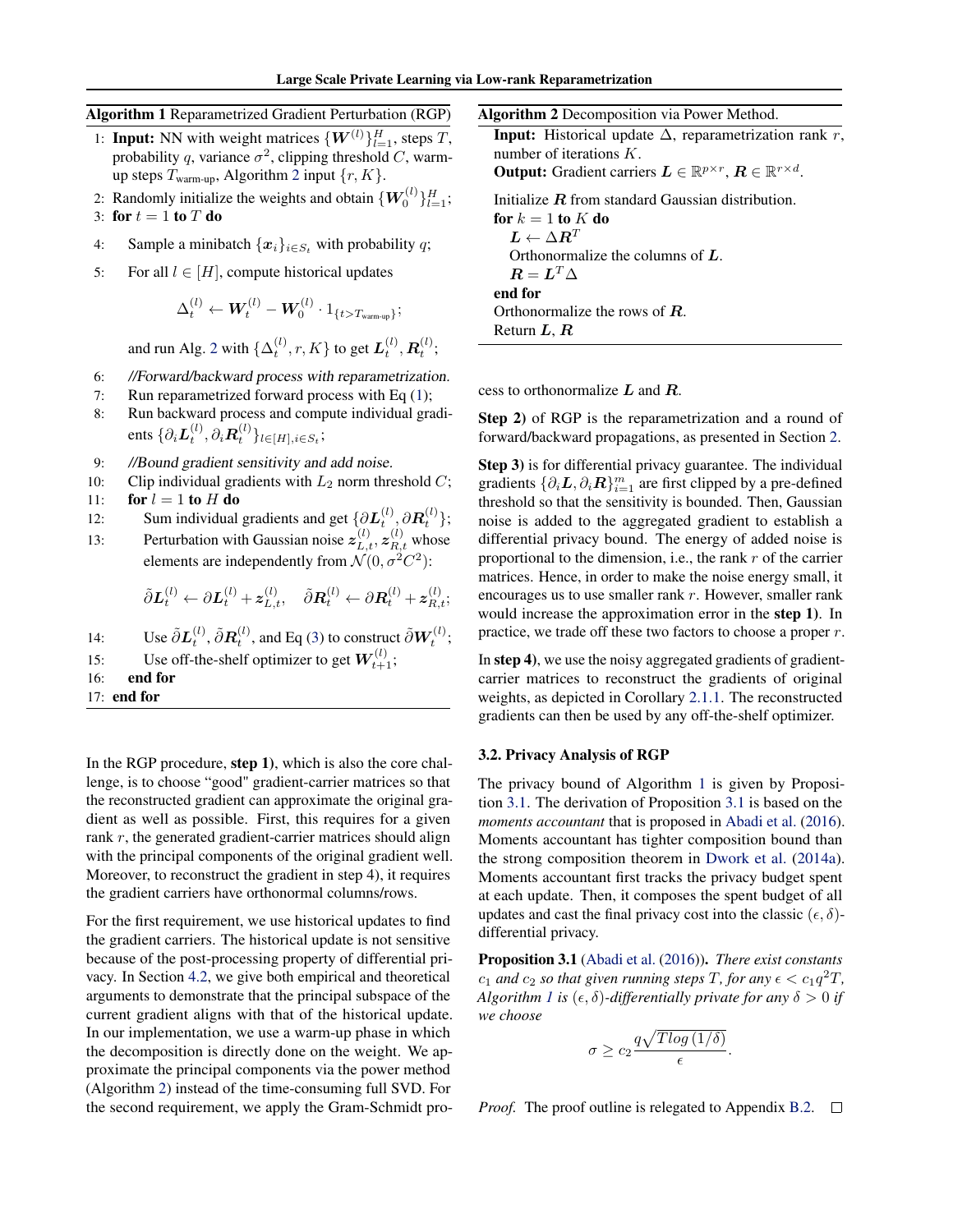<span id="page-4-0"></span>Table 1. Computation and memory costs of RGP (Algorithm [1\)](#page-3-0) and DP-SGD [\(Abadi et al.,](#page-8-0) [2016\)](#page-8-0), where  $m$  is the size of minibatch,  $d$  is the model width,  $r$  is the reparametrization rank, and  $K$  is the number of power iterations.

| Method<br>Cost     | DP-SGD              | <b>RGP</b>                      |
|--------------------|---------------------|---------------------------------|
| Computational cost | $\mathcal{O}(md^2)$ | $\mathcal{O}(md^2+Krd^2+Kr^2d)$ |
| Memory cost        | $\mathcal{O}(md^2)$ | $\mathcal{O}(mrd)$              |

The value of  $\sigma$  in Proposition [3.1](#page-3-0) is based on an asymptotic bound on the moments of the privacy loss random variable. In practice, one can use the numerical tools [\(Wang et al.,](#page-10-0) [2019b;](#page-10-0) [Mironov et al.,](#page-9-0) [2019\)](#page-9-0) to compute a tighter bound. So far we have depicted the overall picture of RGP. We next analyze the computational and memory costs of RGP and compare them with that of DP-SGD.

#### 3.3. Complexity Analysis of RGP

For the simplicity of notations, we only give the costs of one fully connected layer at one update (including forward and backward) and assume that the weight matrix is square. The shape of weight matrix, size of minibatch, number of power iterations, and rank of reparametrization are denoted by  $(d \times d)$ , m, K, and r, respectively.

The computational overhead of RGP consists of three parts. The first part is induced by matrix multiplication of power iteration, whose complexity is  $\mathcal{O}(K r d^2)$ . The second part is induced by the Gram–Schmidt process, whose complexity is  $O(Kr^2d)$ . The third part of overhead is the computational cost induced by gradient carriers during the forward/backward process, which is on the order of  $\mathcal{O}(mrd)$ .

RGP uses much less memory than DP-SGD in the practice. Although RGP needs some extra memory to store the activation produced by the gradient carriers, it has a significant advantage over DP-SGD on the memory cost of storing individual gradients, which is one of the main challenges of learning with differential privacy. For RGP, the memory cost of individual gradients only scales linearly with model width  $d$  in contrast with  $d^2$  for DP-SGD. We summarize the computational cost of one update and the memory cost of storing individual gradients in Table 1.

The low-rank nature of gradient permits us to choose a small  $r$  without destroying utility (see Section 4.1). In practice, we typically choose the rank  $r$  smaller than 10. For the number of power iterations in Algorithm [2,](#page-3-0) we find that setting  $K = 1$  is sufficient to get good performance. Hence, in practice, we always choose small  $r$  and  $K$  for efficiency while not hurting the performance.



Figure 2. Gradient stable rank  $(\|\cdot\|_F^2 / \|\cdot\|_2^2)$ . For ResNet, we plot the gradient rank of the classification layer and the first residual block. For BERT, we plot the gradient rank of the first fullyconnected block and the first attention block.

# 4. Two Properties of the Gradient Matrix

We show two properties of the gradients of modern deep neural networks to justify the design choices of Algorithm [1.](#page-3-0) The first property is that the gradient of each weight matrix is naturally low-rank, which motivates us to use low-rank reparameterization. The second property is that the gradient of a weight matrix along the optimization path could stay in the same subspace, which motivates us to use the historical updates to generate the gradient-carrier matrices.

#### 4.1. Gradient Matrix Is of Low Stable Rank

Recent works have used the low-rank approximation to compress the gradients and reduce the communication cost in distributed optimization [\(Yurtsever et al.,](#page-10-0) [2017;](#page-10-0) [Wang](#page-10-0) [et al.,](#page-10-0) [2018b;](#page-10-0) [Karimireddy et al.,](#page-9-0) [2019;](#page-9-0) [Vogels et al.,](#page-10-0) [2019\)](#page-10-0). These existing works set up a good motivation to exploit the low stable rank property of the gradients of weight matrices.

We further verify this low-rank property which may give a hint about how to set the reparameterization rank  $r$  in practice. We empirically compute the stable rank  $(\| \cdot \|_F^2 / \| \cdot \|_2^2)$ of the gradient of the weight matrices in a BERT model and a wide ResNet model. The dataset for the BERT model is SST-2 from the GLUE benchmark [\(Wang et al.,](#page-10-0) [2018a\)](#page-10-0). The dataset for the wide ResNet model is CIFAR-10 [\(Krizhevsky](#page-9-0) [& Hinton,](#page-9-0) [2009\)](#page-9-0). The experimental setup can be found in Section [5.](#page-5-0) We plot the gradient stable rank in Figure 2.

As shown in Figure 2, both the gradients of BERT and ResNet models are naturally of low stable rank over the training process. Hence, low-rank gradient-carrier matrices would have a small approximation error if we find the right gradient subspace. In Section 4.2, we argue that historical update is a good choice to identify the gradient subspace.

## 4.2. Historical Gradients Are Correlated

Suppose that  $W_t$  is a weight matrix at step t, and  $\partial W_t$  is the gradient with a batch of data D with a r-SVD  $\partial W_t =$  $U_t \Sigma_t V_t^T$ . For another step  $t'$  with  $t' > t$  and the same data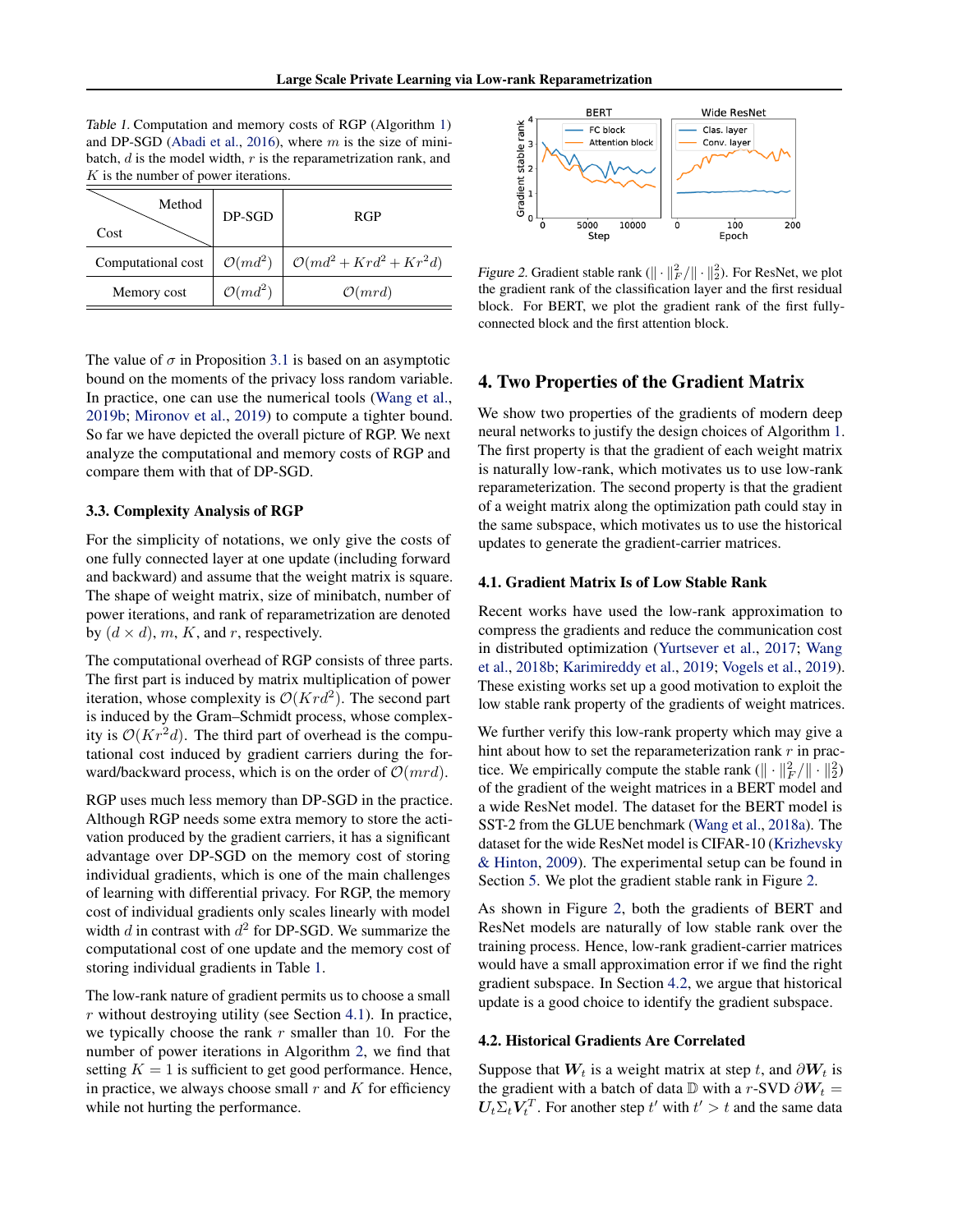<span id="page-5-0"></span>

Figure 3. Projection residual with reparametrization rank 8. We use a fixed mini-batch with 500 samples. For ResNet, we use the input convolution layer. For BERT, we use the second matrix of the FC layer in the first encoder block. The definition of historical/self projection residual is in Eq (5) and (6).

D, we have  $W_{t'}$ , ∂ $W_{t'}$  and a *r*-SVD: ∂ $W_{t'} = U_{t'} \Sigma_{t'} V_{t'}^T$ . We can project  $\partial W_{t'}$  onto the principal subspace of  $\partial W_t$ or  $\partial W_{t'}$  and measure the projection residual

$$
\|(\boldsymbol{I}-\boldsymbol{U}_t\boldsymbol{U}_t^T)\partial \boldsymbol{W}_{t'}(\boldsymbol{I}-\boldsymbol{V}_t\boldsymbol{V}_t^T)\|_F/\|\partial \boldsymbol{W}_{t'}\|_F,\qquad(5)
$$

$$
|| (I - U_{t'} U_{t'}^T) \partial W_{t'} (I - V_{t'} V_{t'}^T) ||_F / || \partial W_{t'} ||_F, \quad (6)
$$

where Eq  $(5)$  is the projection residual using historical gradient, referred to as *historical projection residual*, and Eq (6) is the projection residual using current gradient, referred to as *self projection residual*. A small difference between Eq (5) and (6) indicates that the principal subspace of the current gradient aligns with that of the historical gradient.

We empirically examine the projection residual of a BERT model and a wide ResNet model. The tasks are the same as in Section [4.1.](#page-4-0) At the beginning of each epoch, we evaluate the projection residual between the current gradient and the gradient of the previous epoch. The results are plotted in Figure 3. We can see that the difference between Eq (5) and (6) is small for both models.

To understand why historical gradients are correlated, we next use a linear regression problem to rigorously show that the gradients over time could live in the same subspace. Suppose we have a set of observations  $\{(\boldsymbol{x}_i, \boldsymbol{y}_i)\}_{i=1}^n$ , where  $x_i \in \mathbb{R}^d$  is the feature vector and  $y_i \in \mathbb{R}^p$  is the target vector for all  $i \in [n]$ . The least-squares problem is given by

$$
\underset{\mathbf{W}}{\arg \min} \frac{1}{n} \sum_{i=1}^{n} \|\mathbf{y}_i - \mathbf{W} \mathbf{x}_i\|^2. \tag{7}
$$

Proposition 4.1. *For the least squares problem (7), if the model is updated by gradient descent with step size* η

$$
W_{t+1} \leftarrow W_t - \eta \cdot \partial W_t, \tag{8}
$$

*then the gradients*  $\{\partial W_t\}_{t>1}$  *share the same range and null space. That is to say, if*  $\partial W_1$  *is rank* r *and has* r-SVD  $\partial \boldsymbol{W}_1 = \boldsymbol{U}_1 \Sigma_1 \boldsymbol{V}_1^T$ , then for all  $t \geq 1$ , we have

$$
(\mathbf{I} - \mathbf{U}_1 \mathbf{U}_1^T) \partial \mathbf{W}_t = 0, \ \partial \mathbf{W}_t (\mathbf{I} - \mathbf{V}_1 \mathbf{V}_1^T) = 0. \tag{9}
$$

*Proof.* The proof is relegated to Appendix B.3.  $\Box$ 

Hence we can use the historical updates  $W_t-W_0$  to identify gradient row/column subspaces as in Algorithm [1.](#page-3-0)

That indicates that for the weight matrix  $\mathbf{W} \in \mathbb{R}^{p \times d}$ , if the gradient turns out to be low-rank r due to the data  $\{\boldsymbol{x}_i, \boldsymbol{y}_i\},$ we can possibly first identify the intrinsic subspace which is of  $r(p+d)$  dimension instead of the original  $p \cdot d$  number of parameters. Then we can work within this subspace for differentially private empirical risk minimization. This can both reduce the effect of noise and save the memory cost of gradient perturbation due to the small intrinsic dimension. We note that identifying the low-rank subspace can be done approximately as in the algorithm, or by using some auxiliary public data as in [Zhou et al.](#page-10-0) [\(2021\)](#page-10-0); [Yu et al.](#page-10-0) [\(2021a\)](#page-10-0).

Remark 1. *Suppose that the least-squares objective*  $L(\boldsymbol{W}) \ := \ \frac{1}{n} \sum_{i=1}^{\hat{n}} \| \boldsymbol{y}_i - \boldsymbol{W} \boldsymbol{x}_i \|^2$  is  $\hat{\beta}$ *-smooth and the gradient subspace is rank* r *and can be exactly identified. Let the optimizer of RGP be gradient descent and σ* be set as in Proposition [3.1.](#page-3-0) If  $\eta = \frac{1}{\beta}$ ,  $T = \frac{n\beta\epsilon}{\sqrt{p}}$ , and  $\bar{\bm{W}} = \frac{1}{T} \sum_{t=1}^T \bm{W}_t$ , then

$$
\mathbb{E}[L(\bar{\boldsymbol{W}})] - L(\boldsymbol{W}_*) \leq \mathcal{O}\left(\frac{\sqrt{(p+d)r\log(1/\delta)}}{n\epsilon}\right),\,
$$

*where*  $W_*$  *is the optimal point,*  $W_t$  *is the output of Algorithm [1](#page-3-0) at step* t*.*

The proof of Remark 1 can be adapted from [\(Yu et al.,](#page-10-0) [2020\)](#page-10-0). Although the exact low-rank property of the gradient cannot be rigorously proved for deep neural network because of the co-adaption across layers, we have empirically verified that the gradient matrices are still of low stable rank and stay in roughly the same subspace over iterations (see Figure [2](#page-4-0) & 3). Our algorithm exploits this fact to reparameterize weight matrices, which achieves better utility and reduces the memory cost compared with DP-SGD.

# 5. Experiments

We conduct experiments on various kinds of tasks to demonstrate the effectiveness of RGP. We first examine the utility of models trained by RGP. To this end, we apply RGP on the wide ResNet [\(Zagoruyko & Komodakis,](#page-10-0) [2016\)](#page-10-0) and the BERT [\(Devlin et al.,](#page-9-0) [2018\)](#page-9-0) models, which are representative models for computer vision and natural language modeling. The results are presented in Section [5.1](#page-6-0) and [5.2.](#page-6-0) The source code of our implementation is publicly available<sup>1</sup>.

Moreover, we empirically evaluate the privacy risk of the models via the success rate of *membership inference (MI)*

<sup>1</sup>[https://github.com/dayu11/](https://github.com/dayu11/Differentially-Private-Deep-Learning)

[Differentially-Private-Deep-Learning](https://github.com/dayu11/Differentially-Private-Deep-Learning)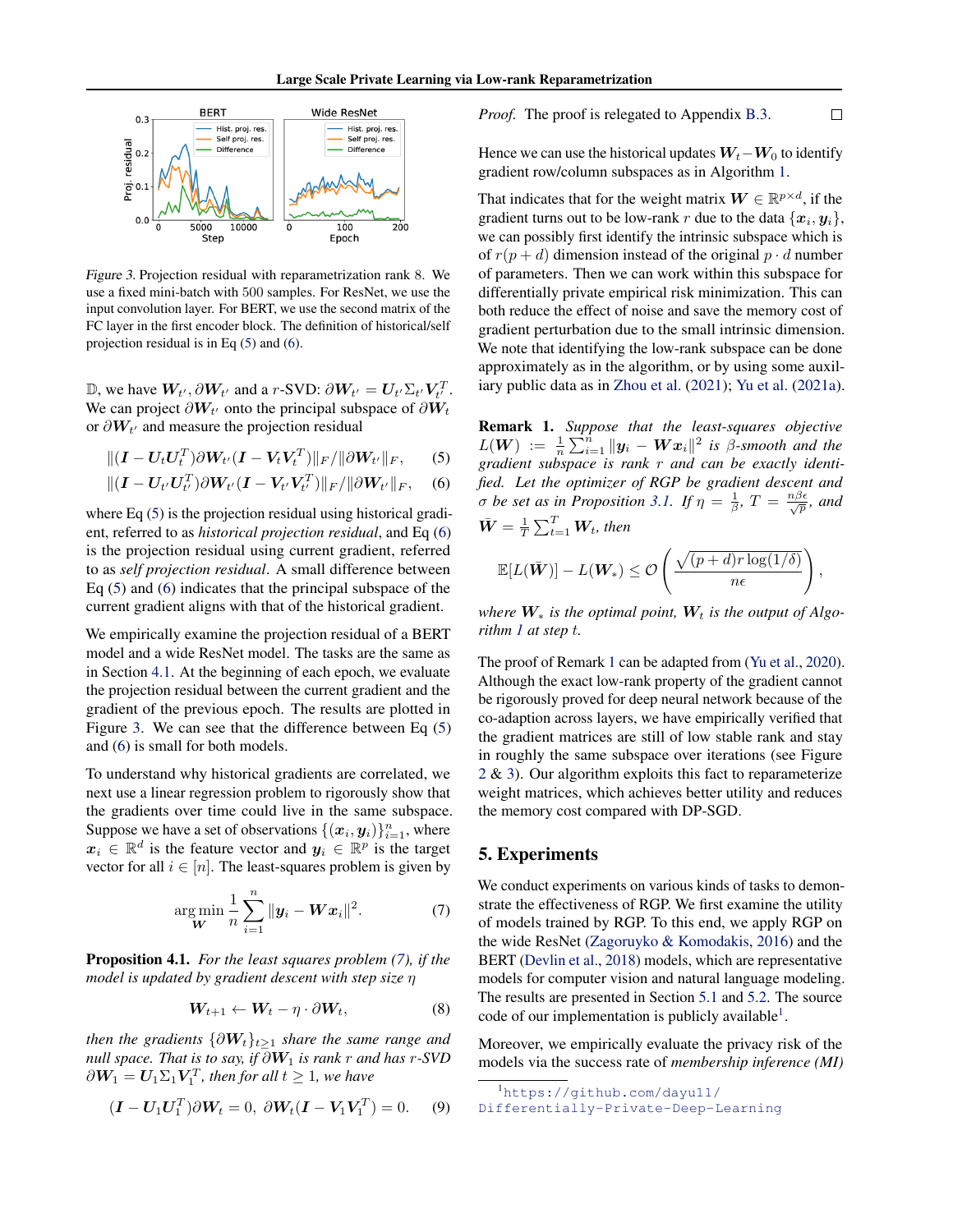| Method                         | <b>SVHN</b> | CIFAR10 |
|--------------------------------|-------------|---------|
| Full $(N.P.)$                  | 97.2        | 93.3    |
| Linear $(N.P.)$                | 41.1        | 39.8    |
| RGP(N.P.)                      | 97.1        | 91.2    |
| PowerSGD (N.P.)                | 97.1        | 91.9    |
| DP-SGD ( $\epsilon = 8$ )      | 91.6        | 55.9    |
| DP-PowerSGD ( $\epsilon = 8$ ) | 91.9        | 57.1    |
| RGP-random ( $\epsilon = 8$ )  | 91.7        | 51.0    |
| $RGP(\epsilon=8)$              | 94.2        | 63.4    |

<span id="page-6-0"></span>

| Table 2. Validation accuracy (in %) of WRN28-4 on vision tasks. |  |  |  |
|-----------------------------------------------------------------|--|--|--|
|-----------------------------------------------------------------|--|--|--|

Table 3. Validation accuracy (in %) of RGP on vision tasks with varying  $\epsilon$ . The model architecture is WRN28-4. Numbers in brackets denote the improvements compared to DP-SGD.

| <b>Dataset</b> | $\epsilon = 2$ | $\epsilon = 4$ | $\epsilon = 6$ |
|----------------|----------------|----------------|----------------|
| <b>SVHN</b>    | $87.3(+4.1)$   | $89.7 (+3.4)$  | $92.3 (+3.9)$  |
| CIFAR10        | $44.0 (+6.6)$  | $53.3 (+6.4)$  | $59.6 (+7.9)$  |
|                |                |                |                |

*attack* [\(Shokri et al.,](#page-10-0) [2017;](#page-10-0) [Sablayrolles et al.,](#page-10-0) [2019;](#page-10-0) [Yu](#page-10-0) [et al.,](#page-10-0) [2021b\)](#page-10-0). The results are presented in Section [5.3.](#page-7-0)

Implementation. The number of iterations for power method is 1. We use an open-source tool of moments accountant to compute the privacy  $loss<sup>2</sup>$ . For a given setting of hyperparameters, we set  $\sigma$  to be the smallest value so that the privacy budget is allowable to run desired epochs. All experiments are run on a node with four Tesla V100 GPUs.

Baselines. We implement several baseline algorithms for comparison. For differentially private learning, the first baseline is *DP-SGD* in [Abadi et al.](#page-8-0) [\(2016\)](#page-8-0) and the second one is RGP with gradient carriers consisting of random orthonormal vectors, referred to as *RGP-random*. We also include several non-private baselines, i.e., (i) *Full (N.P.)*: training the full model, (ii) *Linear* (N.P.): training only the linear classification layer, (iii) *RGP (N.P.)*: training the model with reparametrization but without gradient clipping or adding noise.

We consider differentially private *PowerSGD* [\(Vogels et al.,](#page-10-0) [2019\)](#page-10-0) as another baseline for vision tasks. PowerSGD approximates full gradients with low-rank matrices to reduce the communication cost. It first aggregates the individual gradients and then runs power iterations to find approximations of the principle components of the averaged gradient. Hence for DP-powerSGD, it is necessary to first perturb the aggregated gradient and then project it into low-rank subspace otherwise the sensitivity is hard to track after projection. As a consequence, DP-powerSGD needs to compute the individual gradients explicitly, which costs huge memory as DP-SGD does. In Section 5.1, we add a DP-powerSGD baseline with the same setting as that of RGP.

Additionally, some ablation experiments are conducted to study the influence of the residual weight and reparametrization ranks, which are relegated to the Appendix C.

#### 5.1. Experiments on Vision Tasks

Model. We use wide ResNet models [\(Zagoruyko & Ko](#page-10-0)[modakis,](#page-10-0) [2016\)](#page-10-0) for the vision tasks. The architecture is WRN28-4 with ∼1.5M parameters. All batch normalization layers are replaced with group normalization layers to accommodate private learning.

Tasks. We use two vision datasets: SVHN [\(Netzer et al.,](#page-9-0) [2011\)](#page-9-0) and CIFAR10 [\(Krizhevsky & Hinton,](#page-9-0) [2009\)](#page-9-0). SVHN contains images of 10 digits and CIFAR10 contains images of 10 classes of real-world objects.

Hyperparameters. We follow the hyperparameters in [Zagoruyko & Komodakis](#page-10-0) [\(2016\)](#page-10-0) except using a mini-batch size 1000. This mini-batch size is larger than the default because the averaging effect of large mini-batch reduces the noise variance. The reparametrization rank  $r$  is chosen from  $\{1, 2, 4, 8, 16\}$ . We choose the privacy parameter  $\delta < \frac{1}{n}$ , and set  $\delta = 10^{-6}$  for SVHN and  $\delta = 10^{-5}$  for CIFAR10. We repeat each experiment 3 times and report the average.

**Results.** The prediction accuracy with  $\epsilon = 8$  is presented in Table 2. We can see that RGP (N.P.) achieves comparable performance with training the full model (N.P.). When trained with DP, RGP outperforms DP-SGD by a considerable margin while enjoying a much lower memory cost. We also compare RGP with DP-SGD using different privacy budgets ( $\epsilon = 2/4/6$ ) and report the results Table 3.

#### 5.2. Experiments on the Downstream Tasks of BERT

**Model.** We use the  $BERT_{BASE}$  model in [Devlin et al.](#page-9-0) [\(2018\)](#page-9-0), which is pre-trained on a massive corpus collected from the Web. The BERT<sub>BASE</sub> model has  $\sim$ 110M parameters.

Tasks. We use four tasks from the General Language Understanding Evaluation (GLUE) benchmark [\(Wang et al.,](#page-10-0) [2018a\)](#page-10-0), including MNLI, QQP, QNLI, and SST-2. The other tasks from GLUE are excluded because their datasets are of small sizes (<10K) while differentially private learning requires large amount of data [\(Tramèr & Boneh,](#page-10-0) [2021\)](#page-10-0).

Hyperparameters. We follow the hyperparameters in [De](#page-9-0)[vlin et al.](#page-9-0) [\(2018\)](#page-9-0) except for the mini-batch size and training epochs. The reparametrization rank  $r$  is chosen from  $\{1, 2, 4, 8\}$ . The mini-batch size is 500 for SST-2/QNLI and 1000 for QQP/MNLI. To construct an update with desired mini-batch size, we accumulate the gradients of multiple micro-batches. We choose  $\delta = 10^{-5}$  for QNLI/SST-2 and  $\delta = 10^{-6}$  for QQP/MNLI. The privacy parameter  $\epsilon$  is chosen from  $\{1, 2, 4, 6, 8\}$ . The number of training epochs is 50 for  $\epsilon > 2$  and 20 for  $\epsilon \leq 2$ . We run all experiments 5

<sup>&</sup>lt;sup>2</sup>https://github.com/tensorflow/privacy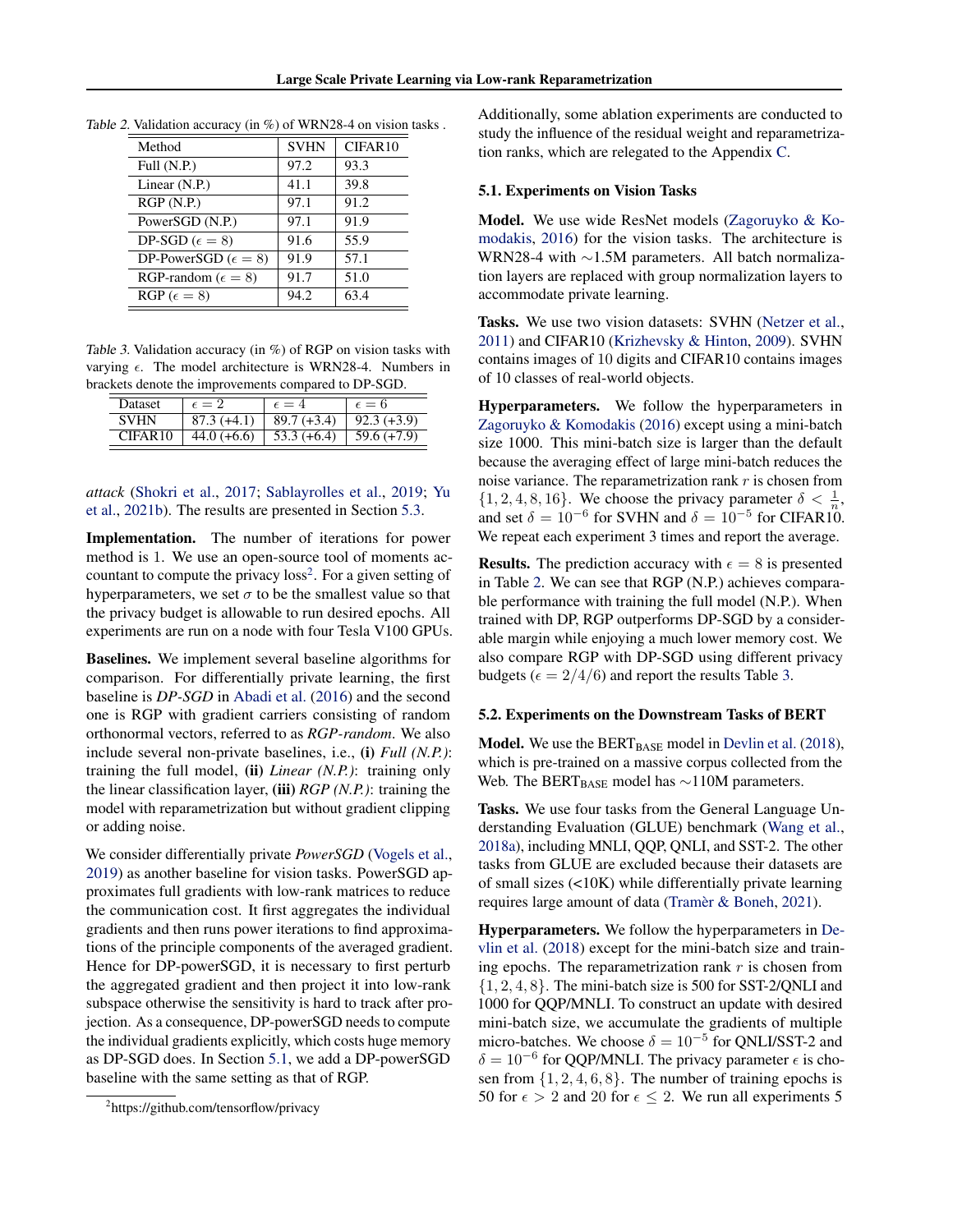Large Scale Private Learning via Low-rank Reparametrization

<span id="page-7-0"></span>

Figure 4. Prediction accuracy of BERT on downstream tasks with varying  $\epsilon$ . For MNLI, we plot the average score of two test datasets.

Table 4. Prediction accuracy of BERT on downstream tasks (in %). For DP-SGD, RGP, and RGP-random, a same  $\epsilon = 8$  is used.

| Method          | <b>MNLI</b> | QQP  | <b>ONLI</b> | $SST-2$ | Avg. |
|-----------------|-------------|------|-------------|---------|------|
| Full $(N.P.)$   | 84.8/83.7   | 90.2 | 91.6        | 93.4    | 88.7 |
| Linear $(N.P.)$ | 51.9/50.8   | 73.2 | 63.0        | 82.1    | 64.2 |
| RGP(N.P.)       | 83.6/83.2   | 89.3 | 91.3        | 92.9    | 88.1 |
| DP-SGD          | 54.6/53.4   | 74.5 | 63.6        | 82.3    | 65.7 |
| RGP-random      | 74.6/73.3   | 81.7 | 82.1        | 87.8    | 79.9 |
| <b>RGP</b>      | 79.1/78.0   | 84.8 | 86.2        | 91.5    | 83.9 |

times with different random seeds and report the average.

Results. The prediction accuracy of RGP and other baselines is presented in Table 4. The results with varying DP parameter  $\epsilon$  is plotted in Figure 4. When trained without privacy guarantee, RGP (N.P.) achieves test accuracy comparable with fine-tuning the full model. When trained with differential privacy, RGP achieves the best performance. Its accuracy loss compared to non-private baselines is within 5%. The performance of RGP-random is worse than that of RGP because the random subspace does not capture gradient information as effectively as the subspace of historical updates. DP-SGD achieves the worst performance because high-dimensional noise overwhelms the useful signal in gradients. We note that DP-SGD runs the lowest because it needs to compute and store 110M floating-point numbers for each individual gradient.

#### 5.3. Defense Against Membership Inference Attack

Setup. We use membership inference (MI) attack to empirically evaluate the privacy risk of models trained with/without RGP. Following the membership decision in [Sablayrolles et al.](#page-10-0) [\(2019\)](#page-10-0), we predict a sample from the training data if its loss value is smaller than a chosen threshold. To evaluate the MI success rate, we construct a *MI dataset*, which consists of the same number of training and test samples. Specifically, the MI dataset contains the whole test set and a random subset of the training set. We further divide the MI dataset evenly into two subsets. One is used to find the optimal loss threshold and the other one is used to evaluate the final attack success rate.

Table 5. Success rates of membership inference attack against finetuned BERT models (in  $\%$ ). The closer to 50, the better.

| ance DERT moders (in $/2$ ). The cross to $30$ , the oction. |             |            |      |         |             |         |
|--------------------------------------------------------------|-------------|------------|------|---------|-------------|---------|
| Method                                                       | <b>MNLI</b> | <b>OOP</b> | ONLI | $SST-2$ | <b>SVHN</b> | CIFAR10 |
| Full $(N.P.)$                                                | 60.3        | 56.1       | 55.8 | 57.7    | 56.4        | 58.1    |
| RGP(N.P.)                                                    | 52.3        | 51.5       | 51.8 | 52.6    | 52.8        | 53.3    |
| $RGP (\epsilon = 8)$                                         | 49.9        | 50.0       | 50.4 | 50.1    | 50.1        | 50.3    |

Results. The MI success rates are presented in Table 5. For MNLI, QQP, QNLI, and SST-2 datasets, we conduct MI attacks on fine-tuned  $BERT_{BASE}$  models. For SVHN and CIFAR10 datasets, we conduct MI attacks on trained WRN28-4 models. The MI attack on the models trained with RGP ( $\epsilon = 8$ ) is no better than random guessing (50%) success rate), which empirically demonstrate the effectiveness of RGP in protecting privacy. Moreover, interestingly, the models trained with low-rank reparametrization alone also achieve much lower MI success rate than the fully trained model, which indicates the benefit of low-rank reparametrization in terms of privacy protection.

# 6. Related Work

Differentially private learning has a poor dimensional dependency, i.e., the utility degrades dramatically when the model dimension gets large. In the high-dimensional setting, related works usually assume the sparse structure [\(Thakurta](#page-10-0) [& Smith,](#page-10-0) [2013;](#page-10-0) [Talwar et al.,](#page-10-0) [2015;](#page-10-0) [Wang & Xu,](#page-10-0) [2019;](#page-10-0) [Wang et al.,](#page-10-0) [2019a;](#page-10-0) [Cai et al.,](#page-8-0) [2019\)](#page-8-0) or specific problem structure [\(Chen et al.,](#page-8-0) [2020;](#page-8-0) [Zheng et al.,](#page-10-0) [2020\)](#page-10-0). However, these assumptions or specific structures do not hold for the gradient of deep neural networks. Here we emphasize the difference from our low-rank assumption. For the sparsity assumption, the bases are canonical and not private while for the low-rank assumption, it is "sparse" under certain bases but the bases are unknown and private. Hence the previous algorithms for sparsity cannot apply here.

Very recently, several works [\(Zhou et al.,](#page-10-0) [2020;](#page-10-0) [Kairouz](#page-9-0) [et al.,](#page-9-0) [2020;](#page-9-0) [Yu et al.,](#page-10-0) [2021a\)](#page-10-0) exploit the redundancy of gradients of samples and suggest projecting the gradients into a low dimensional subspace that is identified by some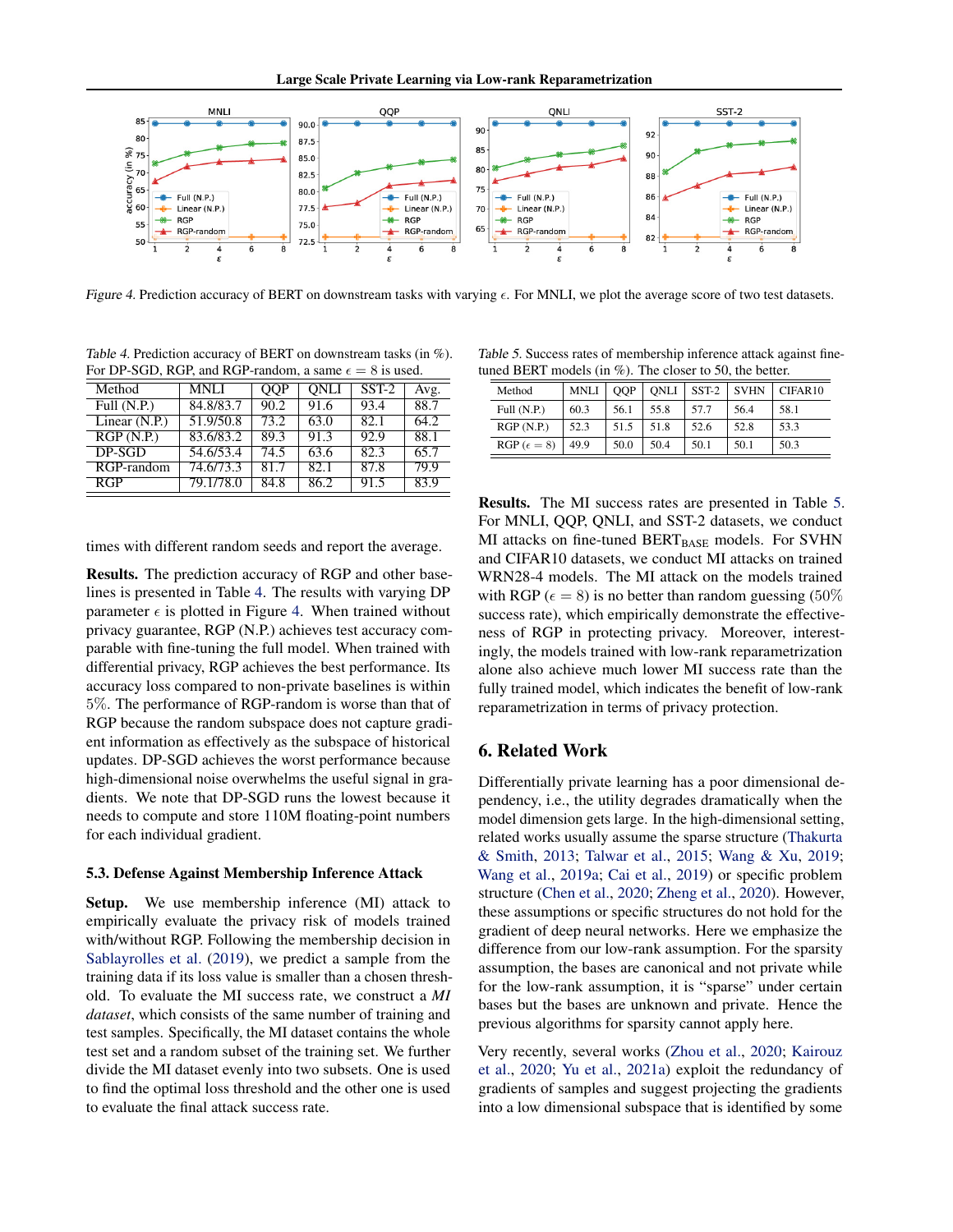<span id="page-8-0"></span>public data points or historical gradients, in order to reduce the noise effect when training large models. However, they all require storing and clipping whole individual gradients and hence are hard to train extremely large models. Our work is orthogonal with theirs, i.e., we exploit the low-rank property of the gradient of each weight matrix, which truly breaks the barrier of applying DP in large models.

Another recent approach of training non-convex models with differential privacy is based on the knowledge transfer of machine learning models *Private Aggregation of Teacher Ensembles (PATE)* [\(Papernot et al.,](#page-9-0) [2017;](#page-9-0) [2018;](#page-9-0) [Jordon et al.,](#page-9-0) [2019\)](#page-9-0). They first train independent teacher models on disjoint shards of private data and then tune a student model with privacy by distilling noisy predictions of teacher models on some public samples, whose performance suffers from the data splitting [\(Yu et al.,](#page-10-0) [2021a\)](#page-10-0). It is not clear how to apply PATE to train large language models like BERT. In contrast, our algorithms do not require public data and can be used in different settings with little change.

The phenomenon that the gradients of deep models live on a very low dimensional manifold has been widely observed [\(Gur-Ari et al.,](#page-9-0) [2018;](#page-9-0) [Vogels et al.,](#page-10-0) [2019;](#page-10-0) [Gooneratne et al.,](#page-9-0) [2020;](#page-9-0) [Li et al.,](#page-9-0) [2020;](#page-9-0) [Martin & Mahoney,](#page-9-0) [2018;](#page-9-0) [Li et al.,](#page-9-0) [2018\)](#page-9-0). People have also used this fact to compress the gradient with low-rank approximation in the distributed optimization scenario [\(Yurtsever et al.,](#page-10-0) [2017;](#page-10-0) [Wang et al.,](#page-10-0) [2018b;](#page-10-0) [Karimireddy et al.,](#page-9-0) [2019;](#page-9-0) [Vogels et al.,](#page-10-0) [2019\)](#page-10-0).

# 7. Conclusion

In this paper, we present the reparametrized gradient perturbation (RGP) for applying DP on large models. The key design of RGP exploits two properties of gradients in deep neural network, which are 1) the gradient of each weight matrix is of low stable rank, 2) the principal components of historical gradients align well with that of the current gradient. We also justify the designs with both theoretical and empirical evidence. Thanks to RGP, we are able to train BERT on several downstream tasks with DP guarantee and achieve small accuracy loss.

## Acknowledgements

Jian Yin is supported by NSFC (U1711262, U1711261, U1811264, U1811261, U1911203, U2001211), Guangdong Basic and Applied Basic Research Foundation (2019B1515130001), Key R&D Program of Guangdong Province (2018B010107005).

#### References

- Abadi, M., Chu, A., Goodfellow, I., McMahan, H. B., Mironov, I., Talwar, K., and Zhang, L. Deep learning with differential privacy. In *ACM SIGSAC Conference on Computer and Communications Security*, 2016.
- Agarwal, N., Suresh, A. T., Yu, F. X. X., Kumar, S., and McMahan, B. cpsgd: Communication-efficient and differentially-private distributed sgd. In *Advances in Neural Information Processing Systems*, 2018.
- Balles, L. and Hennig, P. Dissecting adam: The sign, magnitude and variance of stochastic gradients. In *International Conference on Machine Learning*, 2018.
- Balles, L., Romero, J., and Hennig, P. Coupling adaptive batch sizes with learning rates. *arXiv preprint arXiv:1612.05086*, 2016.
- Bassily, R., Smith, A., and Thakurta, A. Differentially private empirical risk minimization: Efficient algorithms and tight error bounds. *Annual Symposium on Foundations of Computer Science*, 2014.
- Bernau, D., Grassal, P.-W., Robl, J., and Kerschbaum, F. Assessing differentially private deep learning with membership inference. *arXiv preprint arXiv:1912.11328*, 2019.
- Cai, T. T., Wang, Y., and Zhang, L. The cost of privacy: Optimal rates of convergence for parameter estimation with differential privacy. *arXiv preprint arXiv:1902.04495*, 2019.
- Carlini, N., Liu, C., Erlingsson, Ú., Kos, J., and Song, D. The secret sharer: Evaluating and testing unintended memorization in neural networks. In *USENIX Security Symposium*, 2019.
- Carlini, N., Tramer, F., Wallace, E., Jagielski, M., Herbert-Voss, A., Lee, K., Roberts, A., Brown, T., Song, D., Erlingsson, U., et al. Extracting training data from large language models. *arXiv preprint arXiv:2012.07805*, 2020.
- Chaudhuri, K. and Monteleoni, C. Privacy-preserving logistic regression. In *Advances in Neural Information Processing Systems*, 2009.
- Chen, X., Zheng, K., Zhou, Z., Yang, Y., Chen, W., and Wang, L. (Locally) differentially private combinatorial semi-bandits. In *Proceedings of the 37th International Conference on Machine Learning*, pp. 1757–1767. PMLR, 13–18 Jul 2020.
- Dangel, F., Kunstner, F., and Hennig, P. Backpack: Packing more into backprop. In *International Conference on Learning Representations*, 2019.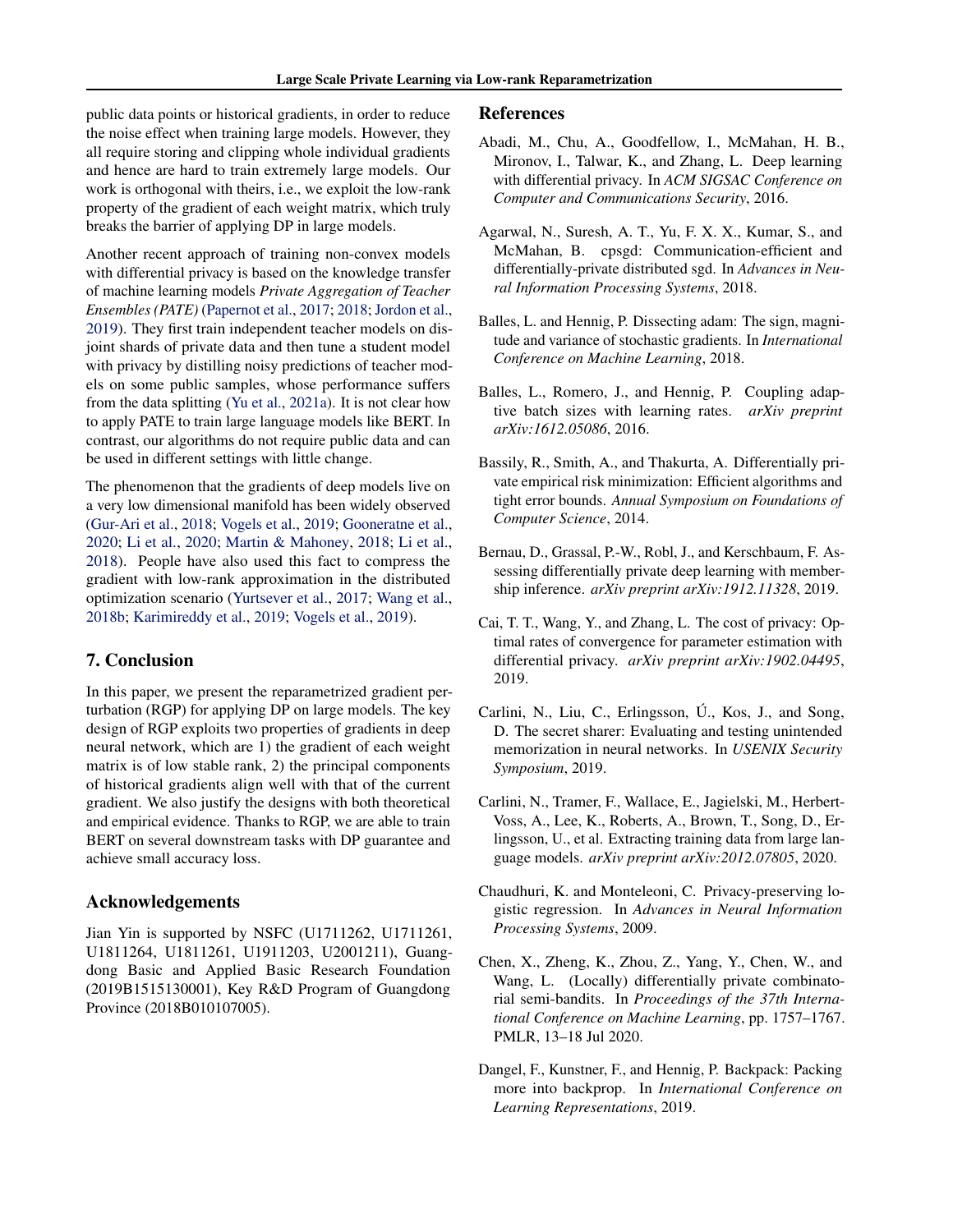- <span id="page-9-0"></span>Devlin, J., Chang, M.-W., Lee, K., and Toutanova, K. Bert: Pre-training of deep bidirectional transformers for language understanding. *arXiv preprint arXiv:1810.04805*, 2018.
- Dwork, C., McSherry, F., Nissim, K., and Smith, A. Calibrating noise to sensitivity in private data analysis. In *Theory of cryptography conference*, 2006.
- Dwork, C., Roth, A., et al. The algorithmic foundations of differential privacy. *Foundations and Trends® in Theoretical Computer Science*, 2014a.
- Dwork, C., Roth, A., et al. The algorithmic foundations of differential privacy. *Foundations and Trends in Theoretical Computer Science*, 9(3-4):211–407, 2014b.
- Glorot, X. and Bengio, Y. Understanding the difficulty of training deep feedforward neural networks. In *Proceedings of the Thirteenth International Conference on Artificial Intelligence and Statistics*, Proceedings of Machine Learning Research, 2010.
- Gooneratne, M., Sim, K. C., Zadrazil, P., Kabel, A., Beaufays, F., and Motta, G. Low-rank gradient approximation for memory-efficient on-device training of deep neural network. In *IEEE International Conference on Acoustics, Speech and Signal Processing (ICASSP)*, 2020.
- Gur-Ari, G., Roberts, D. A., and Dyer, E. Gradient descent happens in a tiny subspace. *arXiv preprint arXiv:1812.04754*, 2018.
- He, K., Zhang, X., Ren, S., and Sun, J. Deep residual learning for image recognition. In *Proceedings of the IEEE conference on computer vision and pattern recognition*, 2016.
- Jordon, J., Yoon, J., and van der Schaar, M. Pate-gan: Generating synthetic data with differential privacy guarantees. In *International Conference on Learning Representations*, 2019.
- Kairouz, P., Ribero, M., Rush, K., and Thakurta, A. Dimension independence in unconstrained private erm via adaptive preconditioning. *arXiv preprint arXiv:2008.06570*, 2020.
- Karimireddy, S. P., Rebjock, Q., Stich, S., and Jaggi, M. Error feedback fixes signsgd and other gradient compression schemes. In *International Conference on Machine Learning*, 2019.
- Krizhevsky, A. and Hinton, G. Learning multiple layers of features from tiny images. 2009.
- Lecuyer, M., Atlidakis, V., Geambasu, R., Hsu, D., and Jana, S. Certified robustness to adversarial examples with

differential privacy. In *2019 IEEE Symposium on Security and Privacy (S&P)*, 2019.

- Li, X., Gu, Q., Zhou, Y., Chen, T., and Banerjee, A. Hessian based analysis of sgd for deep nets: Dynamics and generalization. In *SIAM International Conference on Data Mining*, 2020.
- Li, Y., Ma, T., and Zhang, H. Algorithmic regularization in over-parameterized matrix sensing and neural networks with quadratic activations. In *Conference On Learning Theory*, 2018.
- Ma, Y., Zhu, X., and Hsu, J. Data poisoning against differentially-private learners: attacks and defenses. In *Proceedings of the 28th International Joint Conference on Artificial Intelligence*, 2019.
- Mahsereci, M. and Hennig, P. Probabilistic line searches for stochastic optimization. *The Journal of Machine Learning Research*, 2017.
- Martin, C. H. and Mahoney, M. W. Implicit selfregularization in deep neural networks: Evidence from random matrix theory and implications for learning. *arXiv preprint arXiv:1810.01075*, 2018.
- Mironov, I., Talwar, K., and Zhang, L. Rényi differential privacy of the sampled gaussian mechanism. *arXiv*, 2019.
- Netzer, Y., Wang, T., Coates, A., Bissacco, A., Wu, B., and Ng, A. Y. Reading digits in natural images with unsupervised feature learning. 2011.
- Opacus. Pytorch opacus project, 2020. URL [https://](https://github.com/pytorch/opacus) [github.com/pytorch/opacus](https://github.com/pytorch/opacus).
- Papernot, N., Abadi, M., Erlingsson, U., Goodfellow, I., and Talwar, K. Semi-supervised knowledge transfer for deep learning from private training data. 2017.
- Papernot, N., Song, S., Mironov, I., Raghunathan, A., Talwar, K., and Erlingsson, Ú. Scalable private learning with pate. 2018.
- Papernot, N., Thakurta, A., Song, S., Chien, S., and Erlingsson, Ú. Tempered sigmoid activations for deep learning with differential privacy. *arXiv preprint arXiv:2007.14191*, 2020.
- Phan, H., Thai, M. T., Hu, H., Jin, R., Sun, T., and Dou, D. Scalable differential privacy with certified robustness in adversarial learning. In *International Conference on Machine Learning*, 2020.
- Rahman, M. A., Rahman, T., Laganiere, R., Mohammed, N., and Wang, Y. Membership inference attack against differentially private deep learning model. *Transactions on Data Privacy*, 2018.